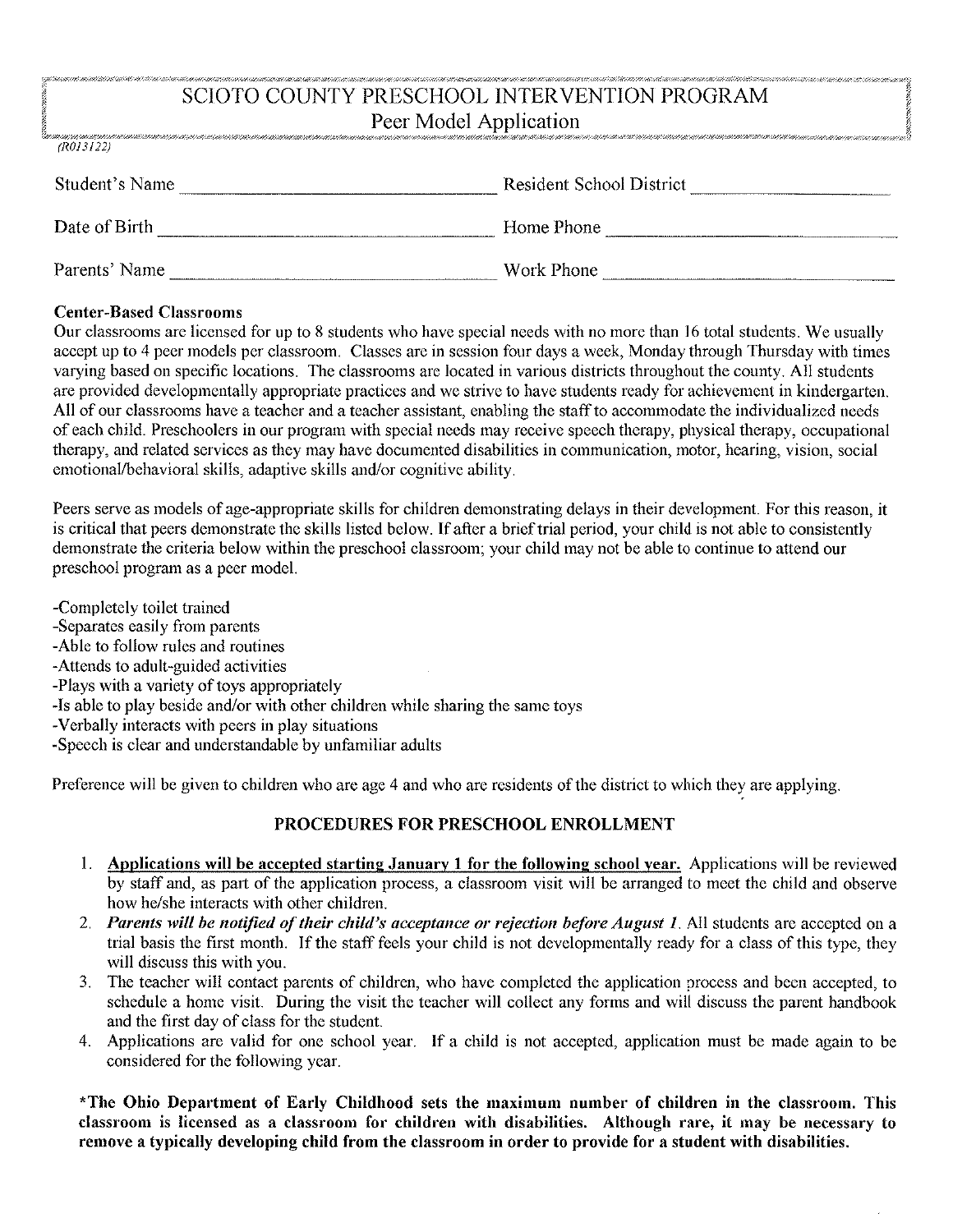Locations of classrooms for children with special needs are listed below. Please indicate the classroom unit for which you are applying.

 $\Box$  Bloom-Vernon

 $\Box$  Northwest

 $\Box$  Minford

□ New Boston

 $\Box$  Valley

 $\Box$  Portsmouth West

Application is for the school year beginning fall of \_\_\_\_\_\_\_\_\_ year

If you have questions regarding the program, call 740-354-0223 and speak with Jodie Wheeler. Completed applications can be dropped off Monday-Friday 9:00 a.m. - 4:00 p.m., faxed to 740-353-0280 (please call to confirm receipt), scanned and emailed to jodie.wheeler@scoesc.org or mailed to:

> **JODIE WHEELER SCOESC** 522 GLENWOOD AVE **NEW BOSTON OH 45662**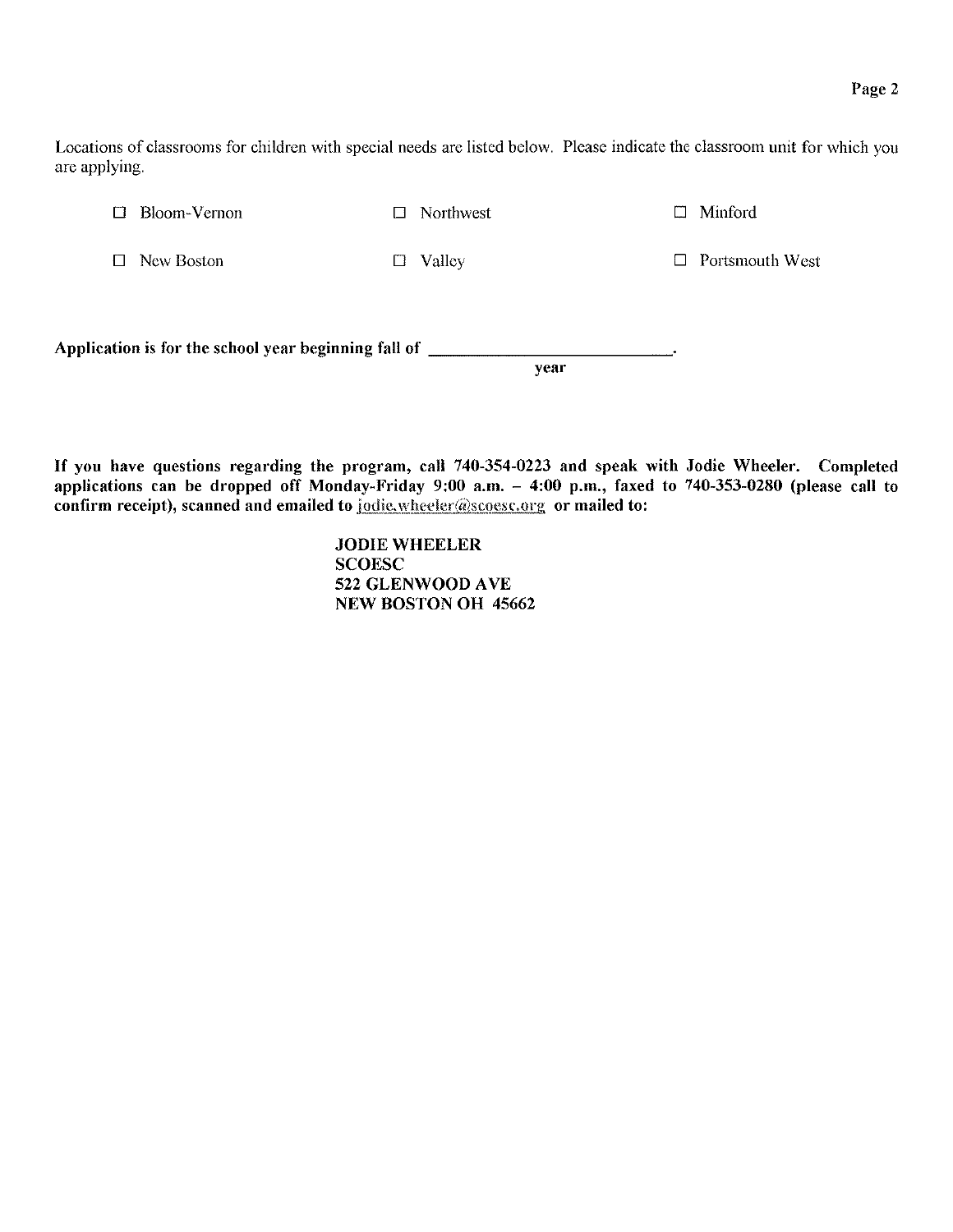#### SCIOTO COUNTY INTERVENTION CLASSROOM AGREEMENT

- 1. Tuition is \$300.00 per month. (If any checks are returned, there will be a \$30 fee.)
- If a child misses days during the month, a holiday occurs or a calamity results in school not being in session, the fee remains the same. Due to obligations, there may be occasions when the early intervention classes will be cancelled or a make-up day scheduled. This will not change the monthly fee. If a parent requests a leave of absence from the classroom, tuition must be paid during the absence to hold the spot in the classroom. If payment is not made on time, another child may be enrolled in that spot.
- 3. The fee must be paid monthly on the first school day of the month. It is essential that payments be made promptly to cut down on paper work and staff time. If special circumstances arise, the payment date can be discussed with the teacher. If payments fall more than a week behind, parents may be informed that their child will be withdrawn from the classroom.
- Ifa parent withdraws the child during the month, the amount paid is non-refundable.
- 5. If the staff finds the child is not developmentally ready for the classroom setting, the tuition will be prorated and refunded.
- 6. On rare occasions, circumstances may arise that would make it necessary for the Scioto County Intervention Program to terminate this contract. Every effort will be made to provide 30 days notice should this be necessâry.

I have read and understand the âgreement and if my child is accepted as a student in the

program, I  $\frac{1}{a}$  agree to pay the tuition due on the (parent/guardian

first school day of the month, for classroom services. I understand that if my payment is one

week late without explanation that my child's enrollment will be jeopardized and my child

may be removed from the classroom.

(signature of parent/guardian)

(date)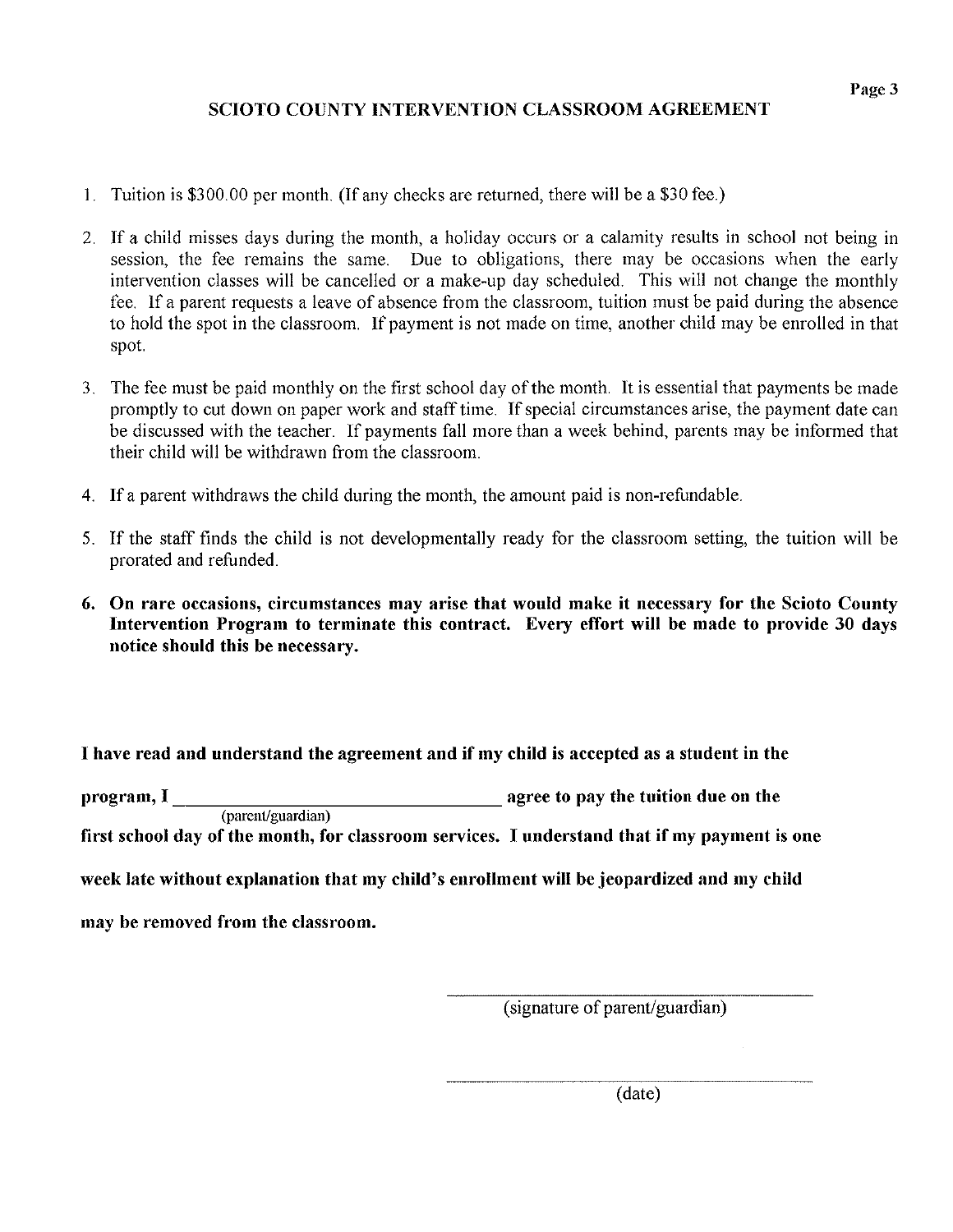# **IDENTIFYING DATA**

| <b>CHILD:</b> FIRST MIDDLE<br><b>LAST</b><br>$\Box$ Male<br>$\Box$ Female<br>$DSN:$<br>PARENT(S)/GUARDIAN(S) NAME:<br>(MOTHER)<br>(FATHER)<br><b>ADDRESS:</b><br>PHONE:<br>WORK/CELL $#$ : $\qquad \qquad$<br>DIRECTIONS TO HOME:<br>Is the student of Hispanic/Latino origin? $\Box$ Yes $\Box$ No<br>Racial/Ethnic Group: $\Box$ White, Non-Hispanic $\Box$ Black or African American $\Box$ American Indian<br>$\Box$ Native Hawaiian or Other Pacific Islander<br>$\Box$ Asian<br>$\Box$ Multiracial (if this category is chosen, the specific races must also be chosen)<br>ANNUAL INCOME $\frac{\sqrt{2}}{2}$ or MONTHLY INCOME $\frac{\sqrt{2}}{2}$ I PREFER NOT TO ANSWER<br><b>SOCIAL INFORMATION</b><br>FAMILY UNIT SIZE: $\frac{2}{1}$ $\frac{3}{1}$ $\frac{4}{1}$ $\frac{5}{1}$ $\frac{6}{1}$ $\frac{7}{1}$ $\frac{8}{1}$ OTHER<br>LIST BELOW THE PERSONS LIVING IN THE HOME: (If more room is needed list on back of page.)<br><b>SEX</b><br>DOB<br><b>NAME</b><br><b>RELATIONSHIP</b><br><b>HEALTH</b><br>CHILD'S STATUS: NATURAL ADOPTED FOSTER<br>CHILD'S STATUS IN FAMILY? ________ OLDEST ________ MIDDLE _______ YOUNGEST _______ ONLY<br>WHO IS THE PRIMARY CARETAKER OF THE CHILD? |  |  |  |  | NICKNAME:  |
|---------------------------------------------------------------------------------------------------------------------------------------------------------------------------------------------------------------------------------------------------------------------------------------------------------------------------------------------------------------------------------------------------------------------------------------------------------------------------------------------------------------------------------------------------------------------------------------------------------------------------------------------------------------------------------------------------------------------------------------------------------------------------------------------------------------------------------------------------------------------------------------------------------------------------------------------------------------------------------------------------------------------------------------------------------------------------------------------------------------------------------------------------------------------------------------------------------|--|--|--|--|------------|
|                                                                                                                                                                                                                                                                                                                                                                                                                                                                                                                                                                                                                                                                                                                                                                                                                                                                                                                                                                                                                                                                                                                                                                                                         |  |  |  |  |            |
|                                                                                                                                                                                                                                                                                                                                                                                                                                                                                                                                                                                                                                                                                                                                                                                                                                                                                                                                                                                                                                                                                                                                                                                                         |  |  |  |  |            |
|                                                                                                                                                                                                                                                                                                                                                                                                                                                                                                                                                                                                                                                                                                                                                                                                                                                                                                                                                                                                                                                                                                                                                                                                         |  |  |  |  |            |
|                                                                                                                                                                                                                                                                                                                                                                                                                                                                                                                                                                                                                                                                                                                                                                                                                                                                                                                                                                                                                                                                                                                                                                                                         |  |  |  |  |            |
|                                                                                                                                                                                                                                                                                                                                                                                                                                                                                                                                                                                                                                                                                                                                                                                                                                                                                                                                                                                                                                                                                                                                                                                                         |  |  |  |  |            |
|                                                                                                                                                                                                                                                                                                                                                                                                                                                                                                                                                                                                                                                                                                                                                                                                                                                                                                                                                                                                                                                                                                                                                                                                         |  |  |  |  |            |
|                                                                                                                                                                                                                                                                                                                                                                                                                                                                                                                                                                                                                                                                                                                                                                                                                                                                                                                                                                                                                                                                                                                                                                                                         |  |  |  |  |            |
|                                                                                                                                                                                                                                                                                                                                                                                                                                                                                                                                                                                                                                                                                                                                                                                                                                                                                                                                                                                                                                                                                                                                                                                                         |  |  |  |  |            |
|                                                                                                                                                                                                                                                                                                                                                                                                                                                                                                                                                                                                                                                                                                                                                                                                                                                                                                                                                                                                                                                                                                                                                                                                         |  |  |  |  |            |
|                                                                                                                                                                                                                                                                                                                                                                                                                                                                                                                                                                                                                                                                                                                                                                                                                                                                                                                                                                                                                                                                                                                                                                                                         |  |  |  |  |            |
|                                                                                                                                                                                                                                                                                                                                                                                                                                                                                                                                                                                                                                                                                                                                                                                                                                                                                                                                                                                                                                                                                                                                                                                                         |  |  |  |  |            |
|                                                                                                                                                                                                                                                                                                                                                                                                                                                                                                                                                                                                                                                                                                                                                                                                                                                                                                                                                                                                                                                                                                                                                                                                         |  |  |  |  |            |
|                                                                                                                                                                                                                                                                                                                                                                                                                                                                                                                                                                                                                                                                                                                                                                                                                                                                                                                                                                                                                                                                                                                                                                                                         |  |  |  |  |            |
|                                                                                                                                                                                                                                                                                                                                                                                                                                                                                                                                                                                                                                                                                                                                                                                                                                                                                                                                                                                                                                                                                                                                                                                                         |  |  |  |  |            |
|                                                                                                                                                                                                                                                                                                                                                                                                                                                                                                                                                                                                                                                                                                                                                                                                                                                                                                                                                                                                                                                                                                                                                                                                         |  |  |  |  |            |
|                                                                                                                                                                                                                                                                                                                                                                                                                                                                                                                                                                                                                                                                                                                                                                                                                                                                                                                                                                                                                                                                                                                                                                                                         |  |  |  |  |            |
|                                                                                                                                                                                                                                                                                                                                                                                                                                                                                                                                                                                                                                                                                                                                                                                                                                                                                                                                                                                                                                                                                                                                                                                                         |  |  |  |  |            |
|                                                                                                                                                                                                                                                                                                                                                                                                                                                                                                                                                                                                                                                                                                                                                                                                                                                                                                                                                                                                                                                                                                                                                                                                         |  |  |  |  | (how many) |
|                                                                                                                                                                                                                                                                                                                                                                                                                                                                                                                                                                                                                                                                                                                                                                                                                                                                                                                                                                                                                                                                                                                                                                                                         |  |  |  |  |            |
|                                                                                                                                                                                                                                                                                                                                                                                                                                                                                                                                                                                                                                                                                                                                                                                                                                                                                                                                                                                                                                                                                                                                                                                                         |  |  |  |  |            |
|                                                                                                                                                                                                                                                                                                                                                                                                                                                                                                                                                                                                                                                                                                                                                                                                                                                                                                                                                                                                                                                                                                                                                                                                         |  |  |  |  |            |
|                                                                                                                                                                                                                                                                                                                                                                                                                                                                                                                                                                                                                                                                                                                                                                                                                                                                                                                                                                                                                                                                                                                                                                                                         |  |  |  |  |            |
|                                                                                                                                                                                                                                                                                                                                                                                                                                                                                                                                                                                                                                                                                                                                                                                                                                                                                                                                                                                                                                                                                                                                                                                                         |  |  |  |  |            |
|                                                                                                                                                                                                                                                                                                                                                                                                                                                                                                                                                                                                                                                                                                                                                                                                                                                                                                                                                                                                                                                                                                                                                                                                         |  |  |  |  |            |
|                                                                                                                                                                                                                                                                                                                                                                                                                                                                                                                                                                                                                                                                                                                                                                                                                                                                                                                                                                                                                                                                                                                                                                                                         |  |  |  |  |            |
|                                                                                                                                                                                                                                                                                                                                                                                                                                                                                                                                                                                                                                                                                                                                                                                                                                                                                                                                                                                                                                                                                                                                                                                                         |  |  |  |  |            |
|                                                                                                                                                                                                                                                                                                                                                                                                                                                                                                                                                                                                                                                                                                                                                                                                                                                                                                                                                                                                                                                                                                                                                                                                         |  |  |  |  |            |
|                                                                                                                                                                                                                                                                                                                                                                                                                                                                                                                                                                                                                                                                                                                                                                                                                                                                                                                                                                                                                                                                                                                                                                                                         |  |  |  |  |            |
|                                                                                                                                                                                                                                                                                                                                                                                                                                                                                                                                                                                                                                                                                                                                                                                                                                                                                                                                                                                                                                                                                                                                                                                                         |  |  |  |  |            |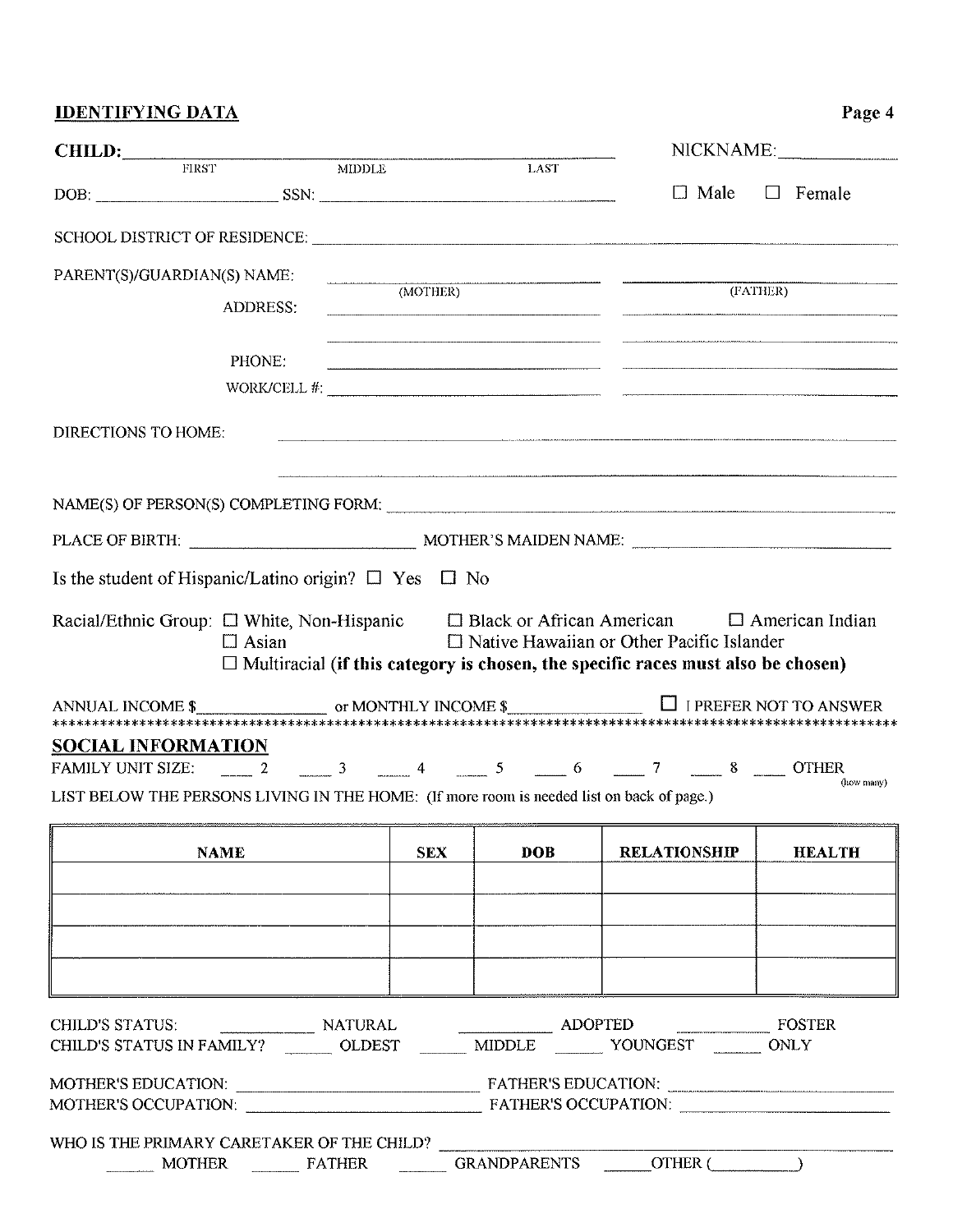# **MEDICAL INFORMATION**

| HAS THE CHILD EVER HAD. |                        |                                                   |                 |
|-------------------------|------------------------|---------------------------------------------------|-----------------|
| MEASLES (7 DAY)         | SCARLET FEVER          | BROKEN BONES                                      | ALLERGIES       |
| RUBELLA (3 DAY)         | <b>RHEUMATIC FEVER</b> | <b>OPERATION</b>                                  | PNEUMONIA       |
| CHICKEN POX             | <b>ASTHMA</b>          | <b>HEART PROBLEMS</b>                             | <b>SEIZURES</b> |
| WHOOPING COUGH          | <b>MUMPS</b>           | HEARING PROBLEMS ________ POISONING               |                 |
| HOSPITALIZATIONS        | <b>MENINGITIS</b>      | VISUAL PROBLEMS __________ ACCIDENTS              |                 |
|                         |                        | OTHER/COMMENTS/EXPLANATIONS:                      |                 |
|                         |                        |                                                   |                 |
| <b>HEALTH</b>           |                        |                                                   |                 |
|                         |                        |                                                   | PHONE:          |
|                         |                        |                                                   |                 |
|                         |                        | LAST EXAMINATION: WEIGHT: WEIGHT: WEIGHT: WEIGHT: |                 |
|                         |                        |                                                   |                 |
|                         |                        |                                                   |                 |

| <b>TYPE OF EVALUATION</b> | <b>DATE</b> | <b>TREATMENT</b> | <b>ADMINISTERING</b><br><b>AGENCY/CONTACT PERSON</b> |
|---------------------------|-------------|------------------|------------------------------------------------------|
|                           |             |                  |                                                      |
|                           |             |                  |                                                      |
|                           |             |                  |                                                      |

#### **NUTRITIONAL INFORMATION**

f

| IS THE CHILD'S APPETITE NORMAL?          | IF NOT, WHY?        |
|------------------------------------------|---------------------|
| WHAT ARE THE CHILD'S FAVORITE FOODS?     |                     |
| WHAT FOODS DOES THE CHILD REFUSE TO EAT? |                     |
| IS THE CHILD ALLERGIC TO ANY FOODS?      | IF YES, WHAT FOODS? |
| DOES THE CHILD FEED HIMSELF/HERSELF?     |                     |